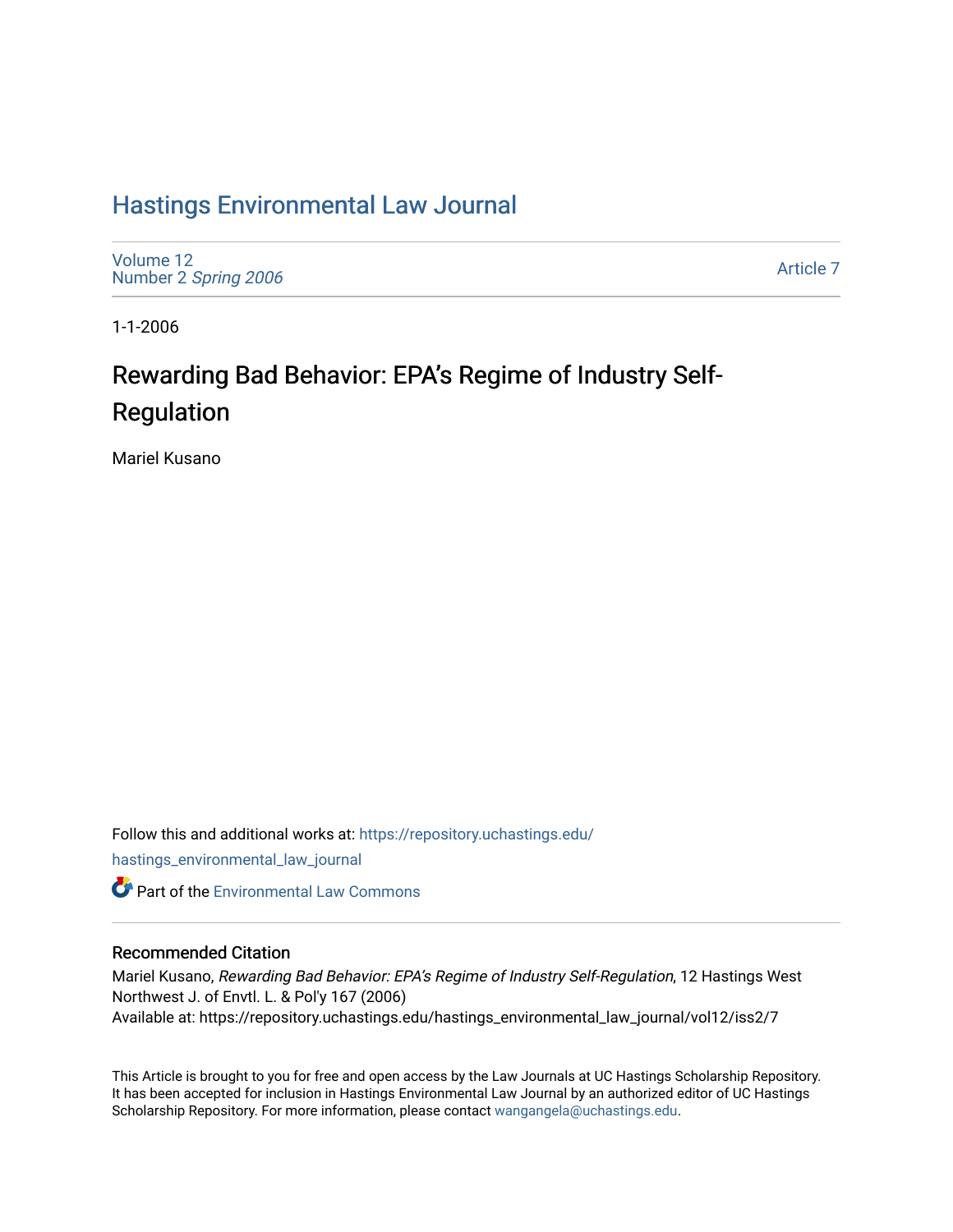#### **Rewarding Bad Behavior: EPA's Regime of Industry Self-Regulation**

*By Mariel Kusano*\*

#### **I. Introduction**

On January 31, 2005, the United States Environmental Protection Agency (EPA) published the Animal Feeding Operation Consent Agreement and Final Order  $(AFO CAFO)^1$  in the Federal Register.2 The AFO CAFO establishes an agreement between the EPA and Animal Feeding Operations (AFOs). The AFOs that sign the consent agreement are obligated to provide funding for a nationwide emissions monitoring study and to cooperate with the EPA in formulating a new regulatory regime for the livestock industry.<sup>3</sup> In return, EPA enters a covenant not to sue and provides a limited release from liability for certain past and ongoing Clean Air Act (CAA), Comprehensive Environmental Response, Compensation and Liability Act (CERCLA), and Emergency Planning and Community Right-to-Know Act (EPCRA) violations.4

Mariel Kusano is a J.D. candidate at University of California, Hastings College of the Law, Class of 2006. She received a B.A. degree in Environmental Science and Geography from University of California, Berkeley, in 2002. She would like to thank Brent Newell and Luke Cole for their passion and inspiration, Avinash Kar for his guidance, Gunter Mihaescu for his patience, and David Aoyama for his love and support.

1. In this note, the Animal Feeding Operation Consent Agreement and Final Order will be referred to by the acronym "AFO CAFO." The name of the proposed order has caused some confusion because the acronym "CAFO" is industry terminology for "Concentrated Animal Feeding Operation."

2. Animal Feeding Operations Consent Agreement and Final Order, 70 Fed. Reg. 4958 (proposed Jan. 31, 2005).

3. *Id. 4. Id.* at 4962.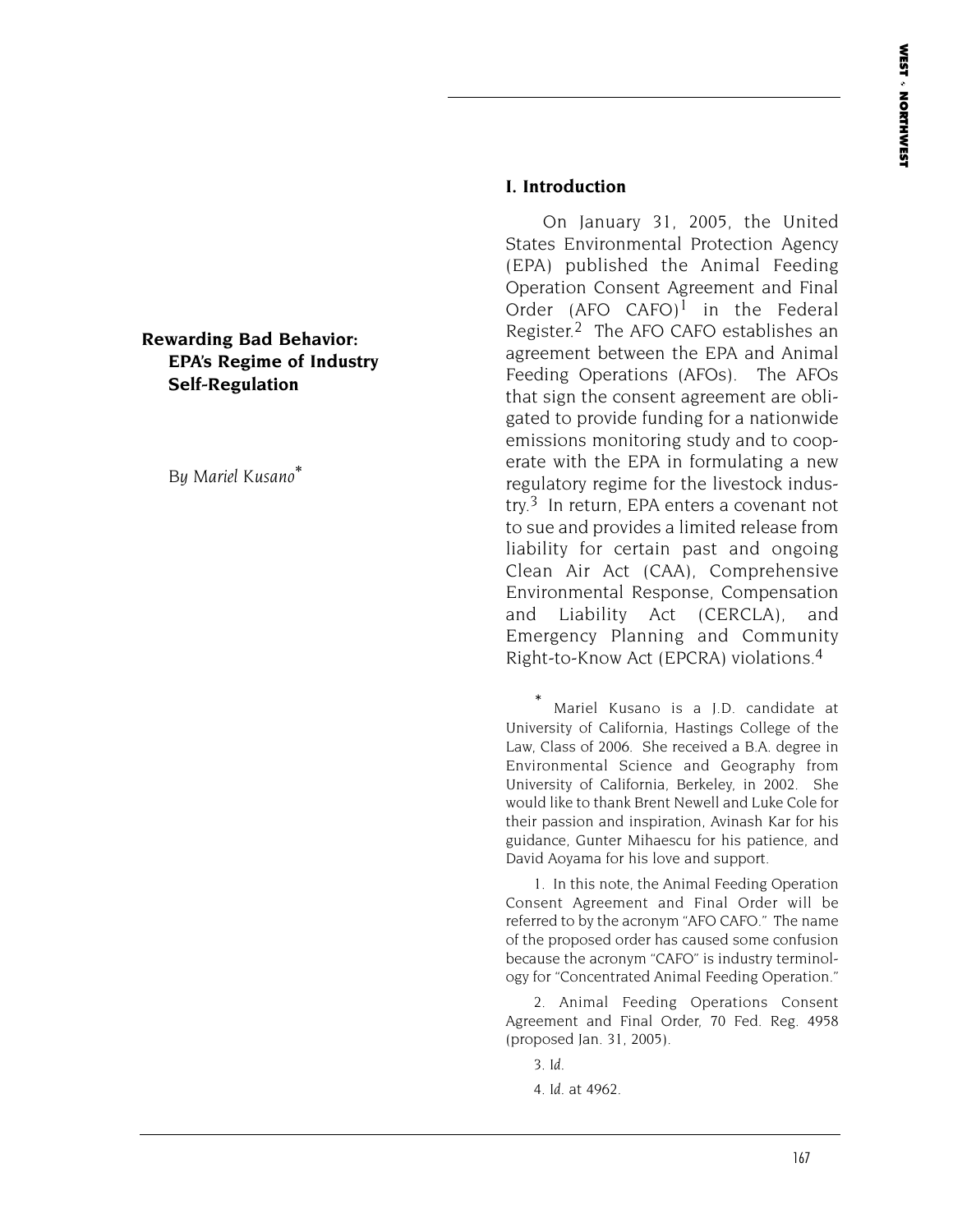On its face, the AFO CAFO appears to encourage and facilitate cooperation between the EPA and the livestock industry. However, a closer look reveals a "sweetheart deal that turned its back on the scientific and environmental communities."5 The "sweetheart deal" removes liability from AFOs in exchange for information and cooperation that the livestock industry is already obligated to provide to the EPA $6$ 

This note explains the AFO CAFO and the details of the Consent Agreement between the EPA and the livestock industry. It also discusses the procedural and substantive concerns surrounding the creation of the AFO CAFO regulation scheme. This note concludes with a discussion on how the AFO CAFO's use of EPA's enforcement power creates a dangerous precedent that will affect the interaction between agencies, states, and concerned citizens and greatly impede efforts to enforce existing environmental regulations.

#### **II. The Livestock Industry**

## **A. Overview of the Livestock Industry and Animal Feeding Operations**

The United States' varied livestock industry ranges from meat production to

5. Michael Janofsky, *E.P.A. Offers an Amnesty if Big Farms are Monitored*, N.Y. TIMES, Jan. 22, 2005, at A8 (quoting Joe Rudek, a senior scientist with Environmental Defense).

*6. Id*.

7. U.S. DEPARTMENT OF AGRICULTURE, ECONOMIC RESEARCH SERVICE, LIVESTOCK, DAIRY, AND POULTRY OUTLOOK, ECONOMIC INDICATORS FOR THE LIVESTOCK SECTOR (figures from Philadelphia Federal Reserve Bank, *Survey of Professional Forecasters* (Feb. 2006)), *available at* http://www.ers.usda.gov/publications/ ldp/LDPTables.htm (last visited Apr. 2, 2006).

animal products, such as dairy goods. Throughout the history of the United States, the livestock industry has been, and continues to be, politically powerful and economically important, accounting for a large portion of the U.S. economy.<sup>7</sup> According to recent United States Department of Agriculture estimates, the livestock industry is expected to yield a gross domestic product greater than eleven trillion dollars in the year 2006.<sup>8</sup>

In contrast to its impressive economic projections, the number of producers in the livestock industry is not expanding. Rather, the industry is moving away from its origins as a conglomerate of many small family-run farms and is rapidly becoming an industry of a few elite and powerful manufacturers.9 Between 1987 and 1992, the "total number of animal units produced in the U.S. increased by about 4.5 million (approximately 3 percent) . . . however, the number of AFOs decreased, indicating a consolidation within the industry overall and greater production from fewer, larger AFOs."10

Industrialized animal factories are known as animal feeding operations or concentrated animal feeding operations and are defined in 40 C.F.R. section 122.23(b)(1) as:

8. *Id.* (Eleven trillion dollar figure is a chainweighted Gross Domestic Product estimation using the valuation of the year 2000 U.S. dollar.)

9. U.S. ENVIRONMENTAL PROTECTION AGENCY, ENVIRONMENTAL ASSESSMENT OF PROPOSED REVISIONS TO THE NATIONAL POLLUTANT DISCHARGE ELIMINATION SYSTEM REGULATION AND THE EFFLUENT GUIDELINES FOR CONCENTRATED ANIMAL FEEDING OPERATIONS, EPA-821- B-01-001, 1-3 (2001), *available at* http://epa.gov/ost/guide/cafo/pdf/EnvAssessPt1of2 .pdf (last visited Apr. 11, 2006) [hereinafter ENVIRONMENTAL ASSESSMENT].

10. *Id.*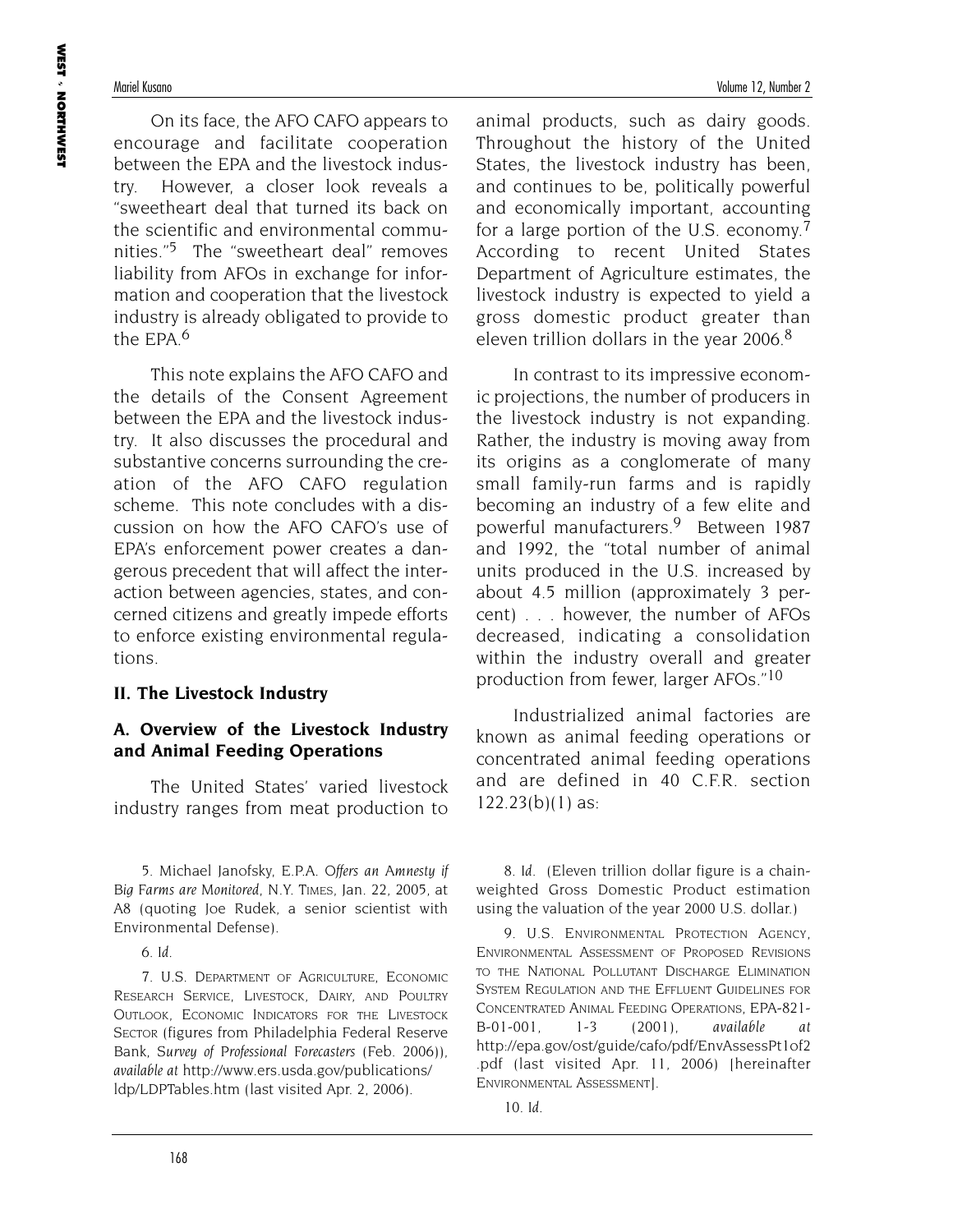Spring 2006 Rewarding Bad Behavior

a lot or facility (other than an aquatic animal production facility) where the following conditions are met:

(i) Animals (other than aquatic animals) have been, are, or will be stabled or confined and fed or maintained for a total of 45 days or more in any 12-month period, and

(ii) Crops, vegetation, forage growth, or post-harvest residues are not sustained in the normal growing season over any portion of the lot or facility.11

The consolidation of a large number of animals in controlled, industrialized environments has created an animal manufacturing business with all the environmental risks and downsides typically associated with traditional manufacturing.12

#### **B. AFO Pollutants and Environmental Concerns**

Due to the large numbers of livestock onsite, AFOs are environmental hazards to the communities located around them. The primary concerns are the environmen-

11. 40 C.F.R. § 122.23(b)(1) (2006).

12. ENVIRONMENTAL ASSESSMENT, *supra* note 9, at 1-1.

13. *Id.* at 2-1.

14. *Id.*

15. *Id.* at 2-2. In addition to the differences in the amount of waste, animal waste product from AFOs and human waste that goes through sanitary systems are treated in vastly different ways. The management, treatment, and disposal systems associated with human waste are highly regulated. In contrast, the disposal of animal waste is largely unregulated.

tal impacts associated with the large concentration of untreated animal waste found at AFO sites.<sup>13</sup> In 1997, the United States Department of Agriculture's National Resources Conservation Service "estimated that 291 billion pounds of manure measured on a wet basis was generated . . . from swine, poultry, and beef and dairy cattle."14 In comparison, in 1997, "the human sanitary waste production . . . was only 49 billion pounds."15

While large amounts of untreated animal waste have environmental impacts that affect the quality of water and land around an AFO, <sup>16</sup> the AFO CAFO was written primarily to address the air pollution problems associated with AFOs.17 As such, this note focuses on the hazards that AFOs pose to air quality and the implications of the air pollution problem on the public health of communities that neighbor AFOs.

# *1. Air Pollutants*

AFOs emit many potentially hazardous air pollutants that are byproducts of the high animal concentration on AFOs and their associated manure storage and land application sites.<sup>18</sup> Among the air emissions of concern are "gases[, such as]

16. U.S. Environmental Protection Agency, Managing Manure Nutrients at Concentrated Animal Feeding Operations, EPA-821-B-04-009, at 2-1 (2004), available at http://www.epa.gov/npdes/ pubs/cafo\_manure\_guidance.pdf (last visited Apr. 11, 2006).

17. Animal Feeding Operations Consent Agreement and Final Order, 70 Fed. Reg. at 4962.

18. IOWA STATE UNIVERSITY & THE UNIVERSITY OF IOWA STUDY GROUP, ENVIRONMENTAL HEALTH SCIENCES RESEARCH CENTER, IOWA CONCENTRATED ANIMAL FEEDING OPERATION AIR QUALITY STUDY 5-6 (2002) [hereinafter IOWA STUDY], *available at* http://www.public-health.uiowa.edu/ehsrc/ CAFOstudy.htm (last visited Apr. 11, 2006).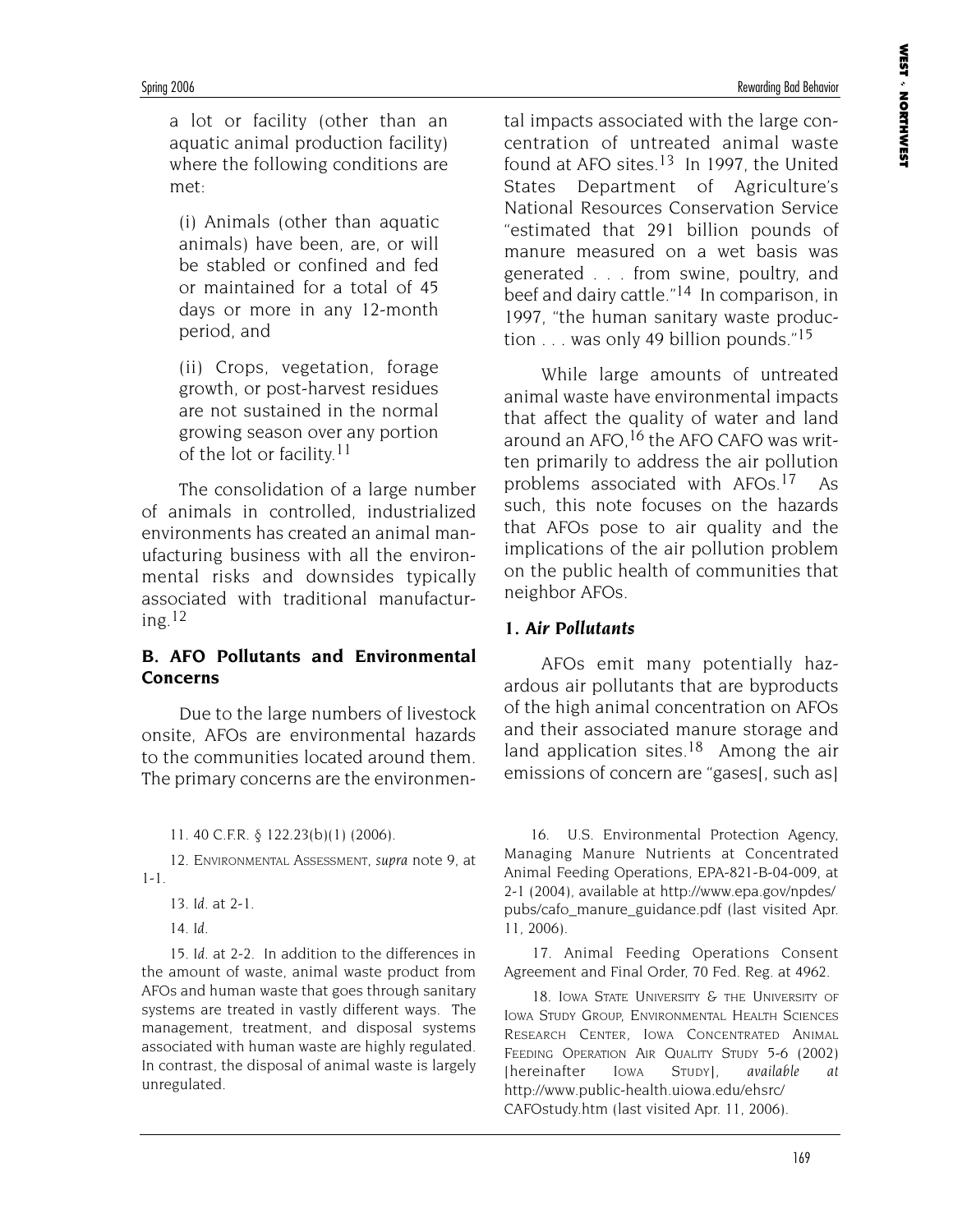ammonia (NH<sub>2</sub>), nitric oxide (NO), hydrogen sulfide (H<sub>2</sub>S), nitrous oxide (N<sub>2</sub>O), and methane ( $CH_4$ ); the general class of materials designated volatile organic compounds (VOCs); odor-causing compounds; and the aerosol classes PM2.5 and PM10 (particulate matter)."<sup>19</sup>

Ammonia, nitric oxide, hydrogen sulfide, nitrous oxide, and VOCs primarily result from the decomposition of livestock excrement.<sup>20</sup> The severity of each emission varies from AFO to AFO depending on the number of animals present and the type of waste storage and disposal the facility uses. $21$  Methane and other odorcausing compounds are byproducts of not only the breakdown of manure, but also of animal digestion.22 These emissions also vary between facilities, with AFOs that contain ruminant animals contributing to the lion's share of the problem.<sup>23</sup> An "adult cow produces between 80 and 120 kg of [methane] annually," and in 1999, it was estimated that "Inlinety-five percent" of [methane] emissions from agricultural activities came from livestock production."24 Lastly, and of great concern, are the particulate matter emissions from AFOs. Sources of particulate matter from

19. NATIONAL ACADEMY OF SCIENCES, THE SCIENTIFIC BASIS FOR ESTIMATING AIR EMISSIONS FROM ANIMAL FEEDING OPERATIONS: INTERIM REPORT 14-20 (2002) [hereinafter NAS REPORT], *available at* http://www.nap.edu/catalog/10391.html (last visited Apr. 11, 2006). *See also*, IOWA STUDY, *supra* note 18, at 42.

20. NAS REPORT, *supra* note 19, at 14-20.

21. ENVIRONMENTAL ASSESSMENT, *supra* note 9, at  $2 - 7 - 2 - 16$ .

22. NAS REPORT, *supra* note 19, at 17.

- 23. *Id.*
- 24. *Id.*

25. Bioaerosols are "particles of biological origin that are suspended in air. These include bacteria, fungi, fungal and bacterial spores, viruses,

AFOs vary and can range from very small particulates, such as epithelial cells and other bioaerosols,  $25$  to larger particulates, such as feathers, hair, and particles from feed or dried manure.26

## **2. Public Health Concerns**

Due to the hazardous nature of these air pollutants, AFOs have been scrutinized by many scientific and public health organizations, such as the EPA, the National Academy of Sciences, the American Lung Association, and various universities.27 Many studies have shown that the regulated AFO emissions have health effects that "include respiratory diseases (asthma, hypersensitivity pneumonitis, industrial bronchitis), cardiovascular events (sudden death associated with particulate air pollution), and neuropsychiatric conditions (due to odor as well as delayed effects of toxic inhalations)."28

Studies have shown both short-term and long-term exposure to air pollutants result in serious short-term and long-term public health effects.<sup>29</sup> Short-term acute exposure tends to manifest itself in health

mammalian cell debris, products of microorganisms, pollens, and aeroallergens." IOWA STUDY, *supra* note 18, at 36.

26. ENVIRONMENTAL ASSESSMENT, *supra* note 9, at 2-16.

27. *See generally* ENVIRONMENTAL ASSESSMENT, *supra* note 9; IOWA STUDY, *supra* note 18, NAS REPORT, *supra* note 19; AMERICAN LUNG ASSOCIATION, *State of the Air 2004* (2004), *available at* http://lungaction.org/reports/sota04\_full.html (last visited Apr. 11, 2006); AMERICAN LUNG ASSOCIATION, *State of the Air 2005* (2005), *available at* http://lungaction.org/

reports/sota05\_full.html (last visited Apr. 11, 2006) [hereinafter SOTA 05].

28. IOWA STUDY, *supra* note 18, at 122.

29. SOTA 05, *supra* note 27, at 56.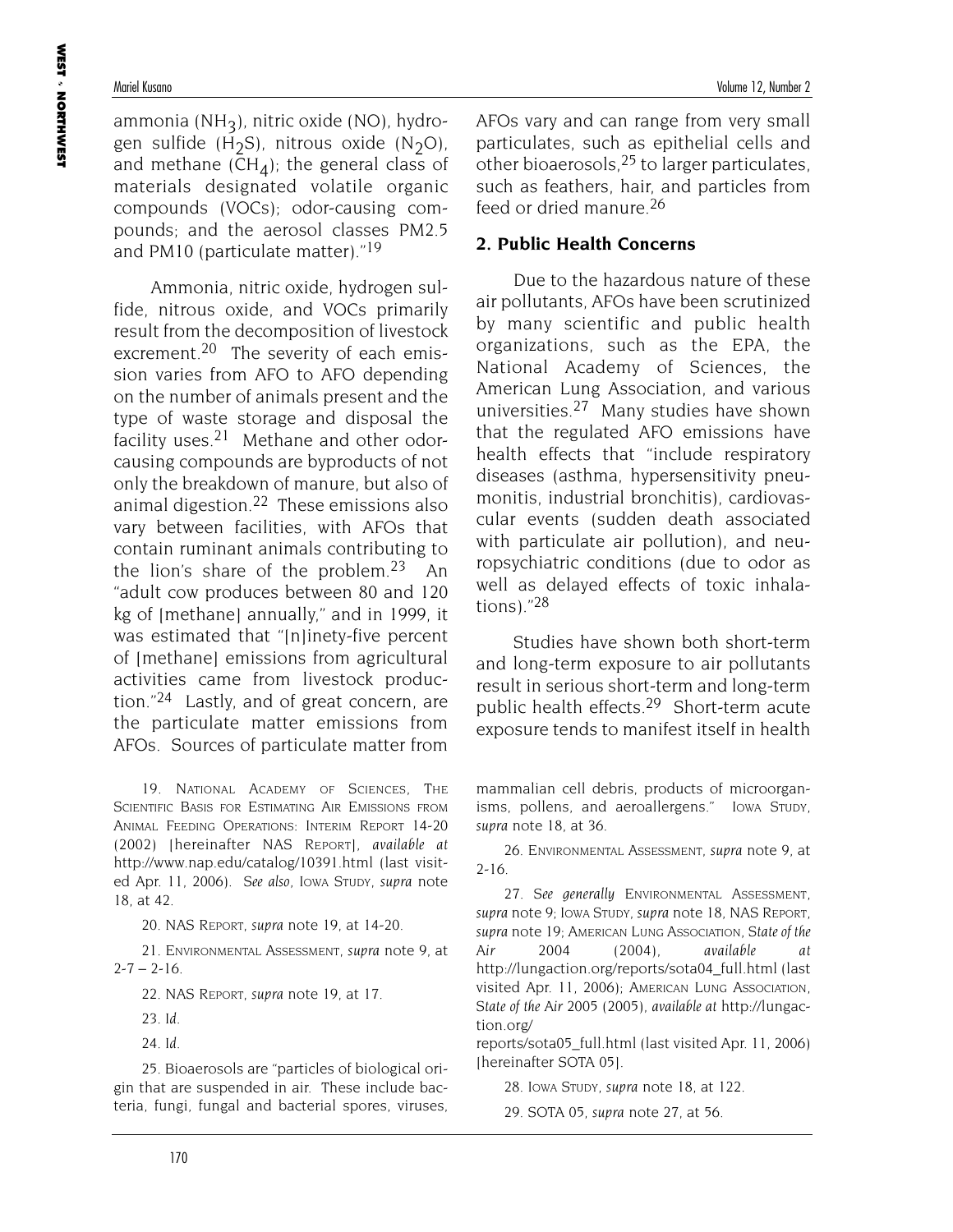effects such as coughing, wheezing, cardiac arrhythmias and heart attacks.30 Long-term exposure, even at low levels, can lead to chronic health effects such as premature births, increased risk of cardiovascular disease, asthma, and other serious respiratory problems.31

As the livestock industry moves to fewer, more geographically concentrated facilities housing a greater number of animals, AFOs will pose serious health risks to the public at large, with the greatest concentration of adverse impacts on neighboring communities.32 Given the hazardous nature of these air pollutants, the government has created several ways to regulate the livestock industry through federal statutes. If released in sufficient quantities, ammonia and hydrogen sulfide are regulated by CERCLA and EPCRA. Hydrogen sulfide, PM, and VOCs are regulated under the CAA. Other pollutants are regulated under specific state rules and environmental statutes.33 However, despite the federal and state protections in place, rules such as the AFO CAFO threaten to remove government enforcement and increase the threat AFOs pose to public health.

30. *Id.*

32. IOWA STUDY, *supra* note 18, at 122.

33. Animal Feeding Operations Consent Agreement and Final Order, 70 Fed. Reg. at 4959.

36. "A tender young chicken suitable for broiling" is less than thirteen weeks old at time of slaughter. OKLAHOMA 4-H PROGRAMS, OKLAHOMA AG IN THE CLASSROOM GLOSSARY (2006), *available at* http://www.clover.okstate.edu/fourh/aitc/lessons/gl ossary/bisfor.html (last visited Apr. 11, 2006); U.S. DEPARTMENT OF AGRICULTURE, ECONOMIC RESEARCH

#### **III. Animal Feeding Operation Consent Agreement and Final Order**

#### **A. Overview of the Air Compliance Agreement**

The Animal Feeding Operation Consent Agreement and Final Order is an attempt for the EPA to gain industry cooperation in order to obtain information regarding AFO air emissions and to ensure compliance with existing CAA regulations.34 In exchange for the cooperation of the livestock industry, EPA offers a "limited release and covenant not to sue for certain past and on-going CAA, CER-CLA, and EPCRA violations."35

#### **B. Applicability of the AFO CAFO**

The Air Compliance Agreement ("Agreement") established in the AFO CAFO is offered to "AFOs in the egg, broiler chicken,<sup>36</sup> turkey, dairy and swine industries."37 The Agreement is also extended to contract growers and integrators,38 primarily found in the swine, broiler chicken, and turkey industry. Despite the broad application, the Agreement does not apply to all AFOs. The Agreement's focus on emissions from AFO "buildings or structures that house agri-

SERVICE, BACKGROUND STATISTICS ON THE U.S. BROILER INDUSTRY (Oct. 27, 2005), http://www.ers.usda.gov/ News/broilerCoverage.htm (last visited Apr. 11, 2006).

37. Animal Feeding Operations Consent Agreement and Final Order, 70 Fed. Reg. at 4959.

38. Contract growers are AFOs that grow the animals, often times on behalf of multiple companies that usually own the animals and provide feed and medical services. After maturing the animals, contract growers deliver the animals to AFOs known as integrators. Integrators process and market the meat products. Animal Feeding Operations Consent Agreement and Final Order, 70 Fed. Reg. at 4960.

<sup>31.</sup> *Id.*

<sup>34.</sup> *Id.* at 4958.

<sup>35.</sup> *Id.* at 4959.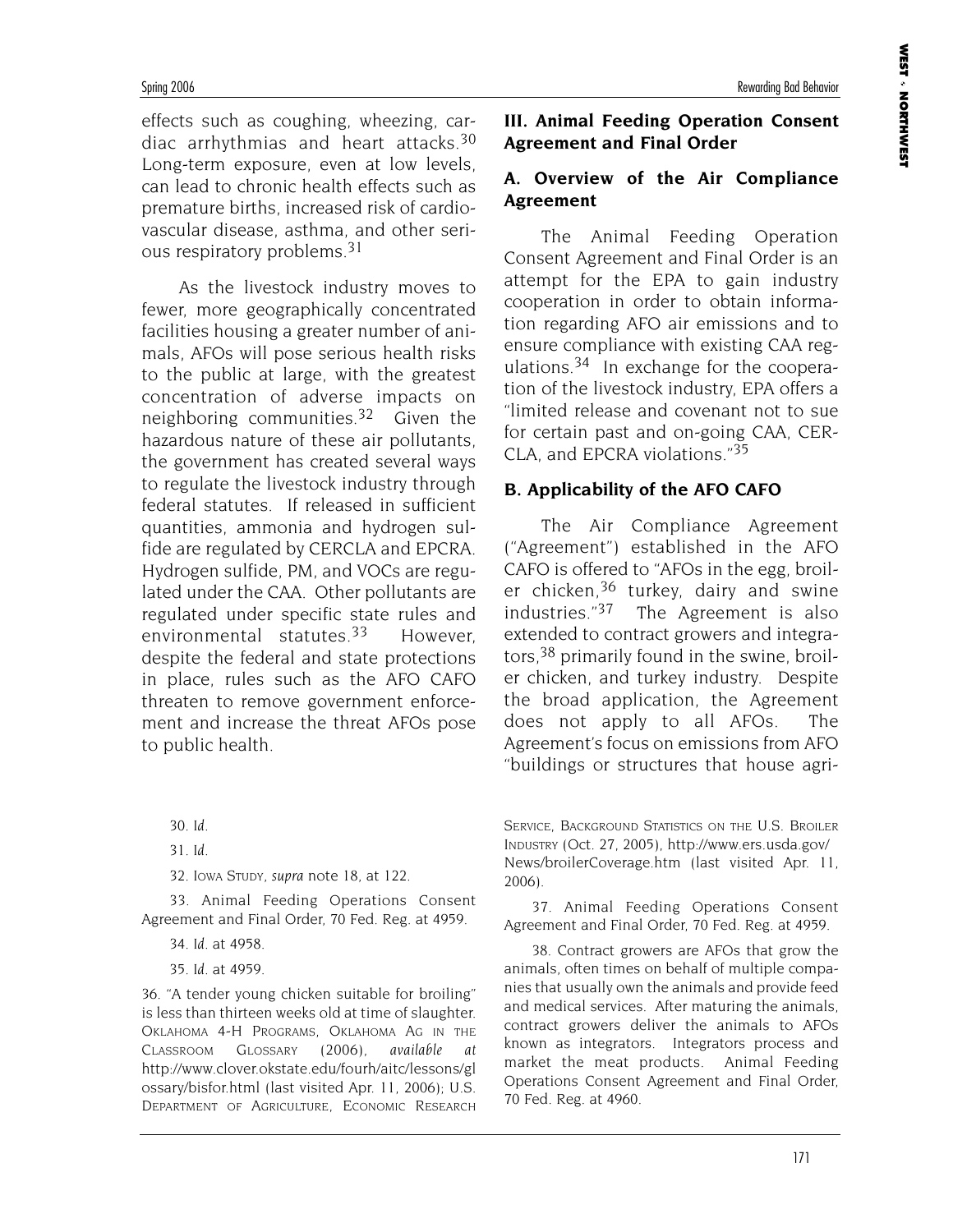cultural livestock, and from lagoons or similar structures that are used for storage and/or treatment of agricultural livestock waste" require it to exclude AFOs that implement open-air feedlots exclusively, such as cattle feedlots.<sup>39</sup>

## **C. Major Terms of the Air Compliance Agreement**

#### **1. Civil Penalty with No Admission of Liability**

All AFOs that sign the Air Compliance Agreement agree to pay a civil penalty based on the size of the AFO, with the penalty range affected by the animal species and the number of each species housed at the AFO.<sup>40</sup> Although the civil penalty considers the type and quantity of animals, the "total penalty is capped and ranges from \$10,000 for a participant having 10 or fewer farms to \$100,000 for a participant having over 200 farms $"^{41}$ 

A civil penalty is typically a "fine assessed for a violation of a statute or regulation." $42$  Despite the common usage definition, the agreement to pay a civil penalty when signing on to the AFO CAFO does not equate to an admission of guilt, nor is it an admission of liability for violating federal statutes. $43$  As written, the AFO CAFO requires the payment of a civil penalty as a mere condition to signing the agreement.44 It does not identify the specific violation, if any, for which the AFO is being penalized.45

41. *Id.*

42. BLACK'S LAW DICTIONARY 1198 (8th ed. 2004).

43. Animal Feeding Operations Consent Agreement and Final Order, 70 Fed. Reg. at 4959.

#### **2. Funding and Cooperation - Emissions Monitoring Study**

In addition to the payment of a civil penalty, all participating AFOs must contribute a "payment of approximately \$2,500 per farm into a fund to conduct a nationwide emission monitoring study and for making their facilities available for emissions testing."46 According to the AFO CAFO, the purpose of the two-year monitoring study is to:

> collect data and aggregate it with appropriate existing emissions data; analyze the monitoring results; and create tools (e.g. tables and/or emission models) that AFOs could use to determine whether they emit pollutants at levels that require them to apply for permits under the CAA or submit notifications under CERCLA or EPCRA . . . to generate scientifically credible data to provide for the characterization of emissions from all major types of AFOs in all geographic areas where they are located.<sup>47</sup>

At the conclusion of the monitoring period, EPA will use the data "to develop emissions estimating methodologies  $[that]$  . . . will then be used by the AFO industry to estimate their annual emissions."48 After the creation of the new emissions estimating methodologies, all AFOs, including non-participating AFOs,

44. *Id.* 45. *Id.* at 4958. 46. *Id.* at 4959. 47. *Id.* at 4960. 48. *Id.* at 4959. 49. *Id.*

<sup>39.</sup> *Id.* at 4959.

<sup>40.</sup> *Id.*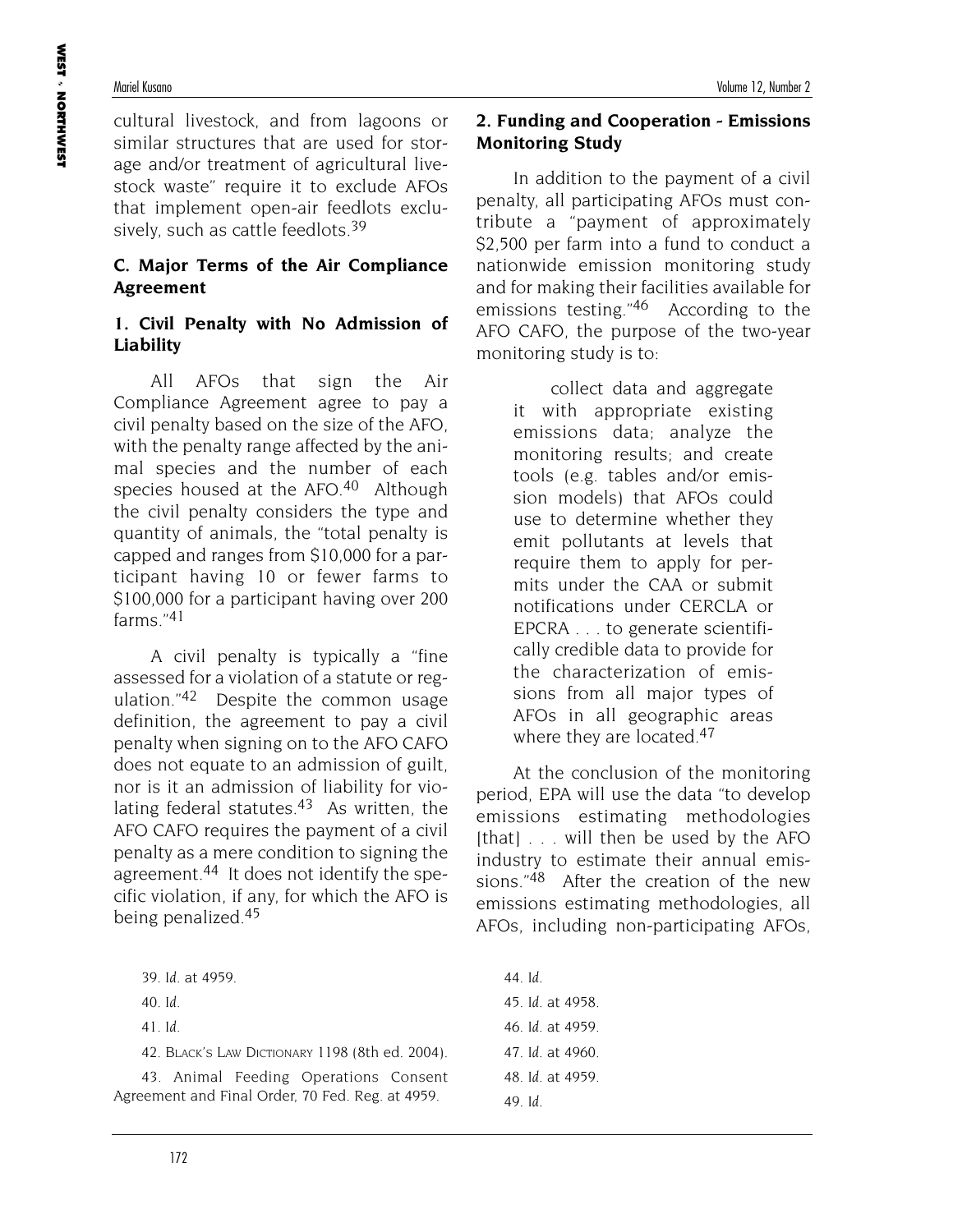will be required to "determine their emissions and to comply with all applicable CAA requirements, including applying for all required permits, and to make any requisite hazardous release notices under CERCLA and EPCRA."49

## **3. EPA's Limited Release and Covenant Not to Sue**

In exchange for the payment of civil penalties, contributions to the emissions study, and cooperation with EPA in monitoring emissions, the AFOs receive a release and a limited, conditional covenant not to file civil suits for certain violations.50 This release and covenant not to sue covers an "AFO's liability for failing to comply with certain provisions of CERCLA, EPCRA, and the CAA up to the time the AFO reports its releases under CERCLA or EPCRA and applies for and receives the requisite CAA permits."51

The EPA can revoke the limited release and consent not to sue given certain conditions.52 While any failure to comply with the agreement can result in the revocation of immunity, revocation can also occur if the participating AFOs fail to comply with "all final actions and final orders issued by the State or local authority that address a nuisance arising from air emissions at the AFO."53 Regardless of the civil penalties paid or contributions given to the emissions monitoring study, any participating AFO that has its limited release and consent

50. *Id.* 51. *Id.* 52. *Id.* 53. *Id.* 54. *Id.* 55. *Id.* at 4958. 56. *Id.* at 4959 (emphases added). not to sue revoked could be held liable for all past and ongoing violations.54

More troubling than the AFOs' immunity from EPA prosecution for past and ongoing violations of the CAA, CERCLA, and EPCRA, $55$  is the implied immunity from prosecution from State and citizen suits. After outlining the AFO's immunity from EPA suits, the AFO CAFO states that "the [Air Compliance] Agreement will *not* affect the ability of States or citizens to enforce compliance with *nonfederally* enforceable State laws, existing or future, that are applicable to AFOs."<sup>56</sup> By differentiating between nonfederal and federal laws, this statement implies that the Agreement *will* affect the ability of States or citizens to enforce compliance with existing and future *federal* laws that are applicable to AFOs, e.g., CERCLA, EPCRA, or CAA.57 If read in this light, the AFO CAFO impinges on the states' or concerned citizens' ability to bring suit against AFOs for violations of federal law.

#### **D. EPA's Justification of the Covenant Not to Sue**

To justify the Agreement and the covenant not to sue, EPA argues that the AFO CAFO will stimulate cooperation between the EPA, the scientific community, and the livestock industry.<sup>58</sup> Further, EPA claims that the collaboration of government and industry through an emissions monitoring study will result in a better understanding of AFO emissions and a

57. There is some question whether CAA, CER-CLA, and EPCRA allow the EPA to create a regulatory regime that precludes state and citizen suits. *See generally* 42 U.S.C. § 7413 (2006); 42 U.S.C. § 9603 (2006); 42 U.S.C. § 11045 (2006).

58. Animal Feeding Operations Consent Agreement and Final Order, 70 Fed. Reg. at 4958.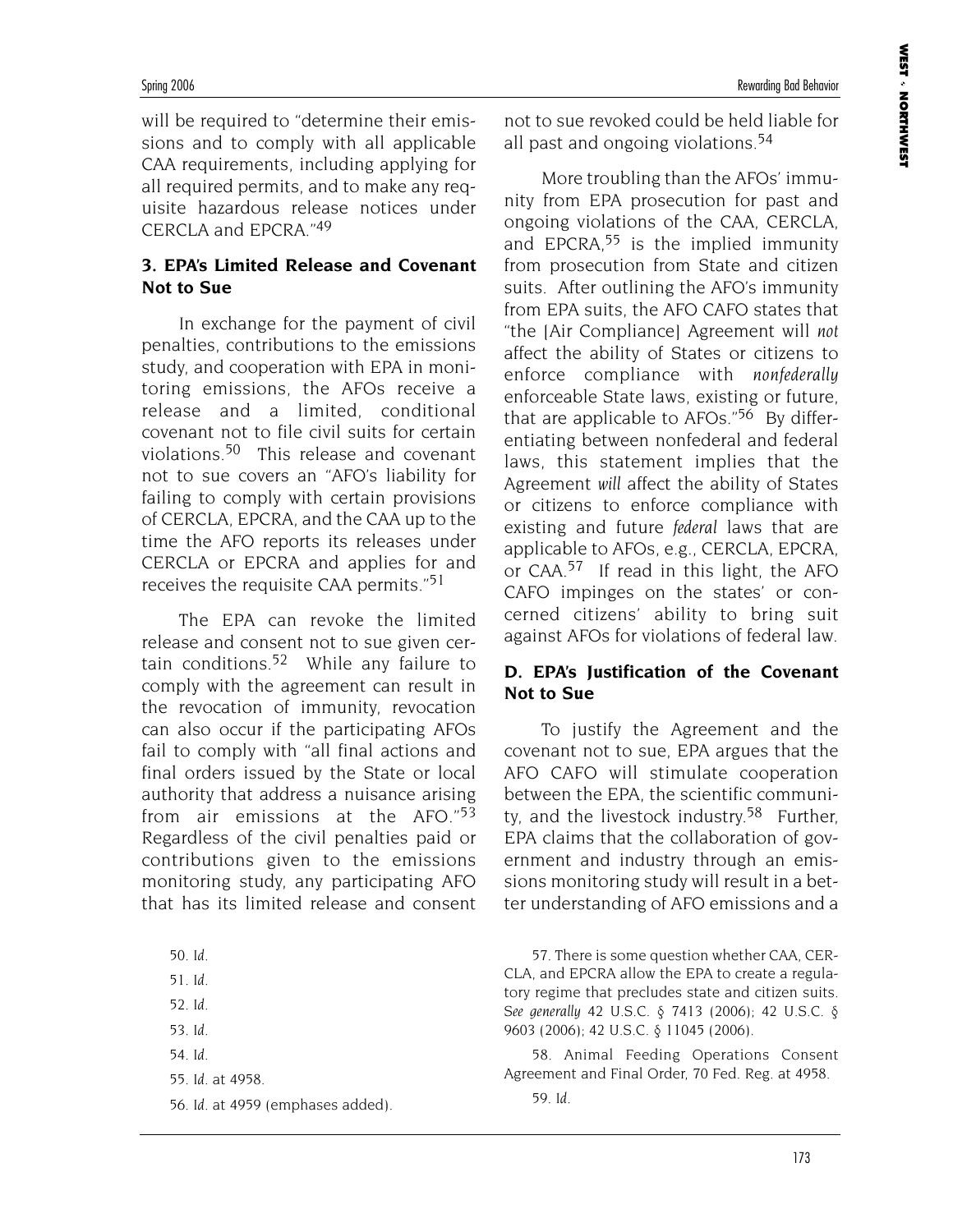more effective and efficient regulatory regime.59

## **1. Efficiency**

One of EPA's justifications for the implementation of the AFO CAFO is that the Agreement will be the "quickest and most effective way to address the current uncertainty regarding emissions from AFOs and to bring all participating AFOs into compliance with all applicable regulatory requirements."<sup>60</sup> Although the EPA has the power to monitor AFOs and create individual consent agreements that force compliance with federal law, the EPA argues that the case-by-case "process has [proven] to be difficult and time consuming, partly due to the uncertainty regarding emissions from AFOs."61 In addition to the time factor, EPA also emphasizes that case-by-case enforcement results in inefficient regulation of the livestock industry—i.e., one AFO at a time, as opposed to the broad enforcement possible through the general application of the AFO CAFO.62

#### **2. Enforcement power**

EPA further justifies its AFO CAFO by denying that the Agreement will negatively affect EPA's role in enforcement and regulation of the livestock industry.<sup>63</sup> In its summary of the Agreement, the EPA specifically states that "[t]he Air Compliance Agreement will not affect in any way EPA's ability to respond to an imminent and substantial endangerment to public health, welfare or the environment."64 While arguing that the agency's

| ٦t | 17 |
|----|----|
|----|----|

- 61. *Id.*
- 62. *Id.*
- 63. *Id.*
- 64. *Id.*

enforcement power will not be reduced by the Agreement in the AFO CAFO, the EPA de-emphasizes its enforcement role and states that "many of the negative impacts resulting from AFOs . . . are not currently regulated under Federal laws, but are addressed by State and local laws."65 The AFO CAFO describes EPA as only having a "limited role in dealing with many of the potential impacts from AFOs."66 While appearing to highlight EPA's commitment to enforcement, the language used to justify the consent not to sue minimizes EPA's congressionally mandated enforcement obligations under statutes such as the CAA.

#### **IV. A New Use of Enforcement Power – The Flaws in EPA's AFO CAFO**

#### **A. Procedural Concerns - Administrative Procedure Act**

The Administrative Procedure Act (APA) sets out general requirements that the EPA must follow for rulemaking.<sup>67</sup> According to 5 U.S.C. section 551, rulemaking is an "agency process for formulating, amending, or repealing a rule,"68 which is the

> whole or a part of an agency statement of general or particular applicability and future effect designed to implement, interpret, or prescribe law or policy or describing the organization, procedure, or practice requirements of an agency and includes the approval or prescription for the future of rates, wages, corporate

65. *Id.* at 4959. 66. *Id.* 67. 5 U.S.C. §§ 551-559 (2006). 68. 5 U.S.C. § 551(5) (2006). 69. 5 U.S.C. § 551(4) (2006).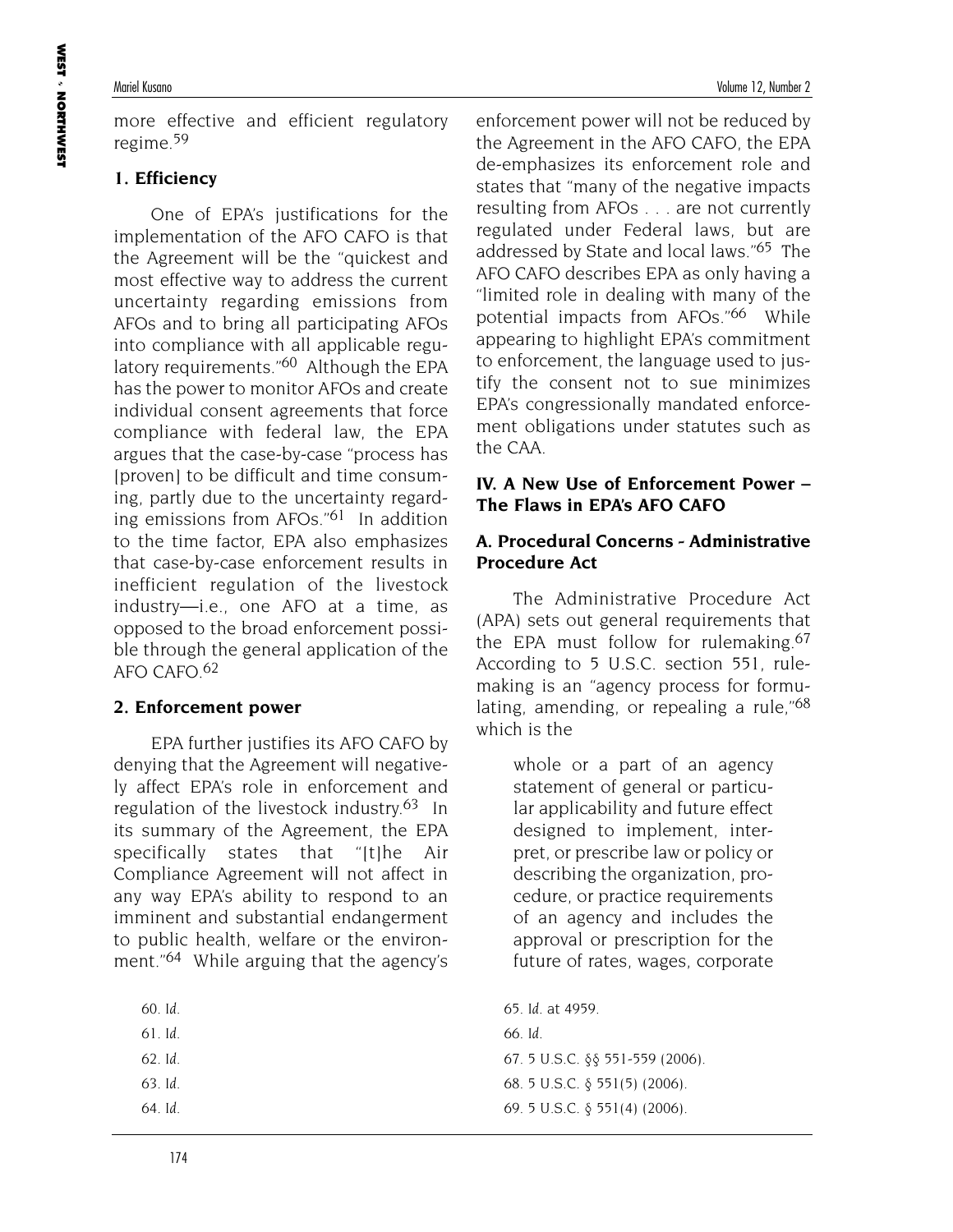or financial structures or reorganizations thereof, prices, facilities, appliances, services or allowances therefor or of valuations, costs, or accounting, or practices bearing on any of the foregoing.69

The AFO CAFO is an agreement of *general applicability* that is open to all qualifying AFOs.70 The primary goal of the agreement is to create an emissions monitoring study that would have a "future effect designed to implement, interpret, or prescribe law or policy or describing the organization, procedure, or practice requirements of an agency."71 A prospective, future-oriented goal that has general application typically falls under rulemaking as defined by the Administrative Procedure Act.72

The procedural requirements of the APA apply because "'the agency action jeopardizes the rights and interests of parties."73 If an agency action jeopardizes the rights and interests of parties, the action "must be subject to public comment prior to taking effect."74 The AFO CAFO's limited release and consent not to sue may preclude state and citizen suits against participating AFOs, therefore greatly impinging citizens' right to enforce federal statutes, such as the CAA. Further, the AFO CAFO affects the rights and interests of the AFOs. The AFOs that voluntarily sign on to the Agreement not only

72. *See* 5 U.S.C. § 551(4), (6) (2006).

73. *Environmental Defense Fund, Inc. v. Gorsuch*, 713 F.2d 802, 815 (D.C. Cir. 1983) (quoting *Batterton v. Marshall*, 648 F.2d 694, 708 (D.C. Cir. 1980)).

74. *Batterton*, 648 F.2d at 708.

75. Animal Feeding Operations Consent

agree to pay a fine dependent on the size of its operation, but also consent to participate in the emissions monitoring program outlined in the AFO CAFO.<sup>75</sup> The AFOs that do not qualify or choose not to participate are also affected because they are subject to potential enforcement action and are excluded from an emission monitoring study that has the potential to affect future regulation.<sup>76</sup> Due to the rights and interests affected by the AFO CAFO, the AFO CAFO could be considered an agency action that impinges on the rights and interests of parties thus triggering APA procedural requirements.

#### **1. Insincerity of Comment Request**

The APA requires that "general notice of proposed rule making shall be published in the Federal Register."77 In addition to publication in the Federal Register, the APA requires the EPA to publish or serve a substantive rule no less than 30 days before its effective date.<sup>78</sup> The AFO CAFO was published in the Federal Register ninety days prior to the end of the sign-up period—the period of time when qualifying AFOs could voluntarily sign the Agreement, which would commit the AFO to the payment of a fine and participation in an emissions study in exchange for a limited release and covenant not to sue.79 Although the AFO CAFO appears to satisfy the time requirements for proper notice and comment, the timing of the public comment period

Agreement and Final Order, 70 Fed. Reg. at 4959.

77. 5 U.S.C. § 553(b) (2006).

78. 5 U.S.C. § 553(d) (2006).

79. Animal Feeding Operations Consent Agreement and Final Order, 70 Fed. Reg. at 4959.

80. *Id.* at 4961-62.

<sup>70.</sup> *Id.*

<sup>71.</sup> *Id.*

<sup>76.</sup> *Id.*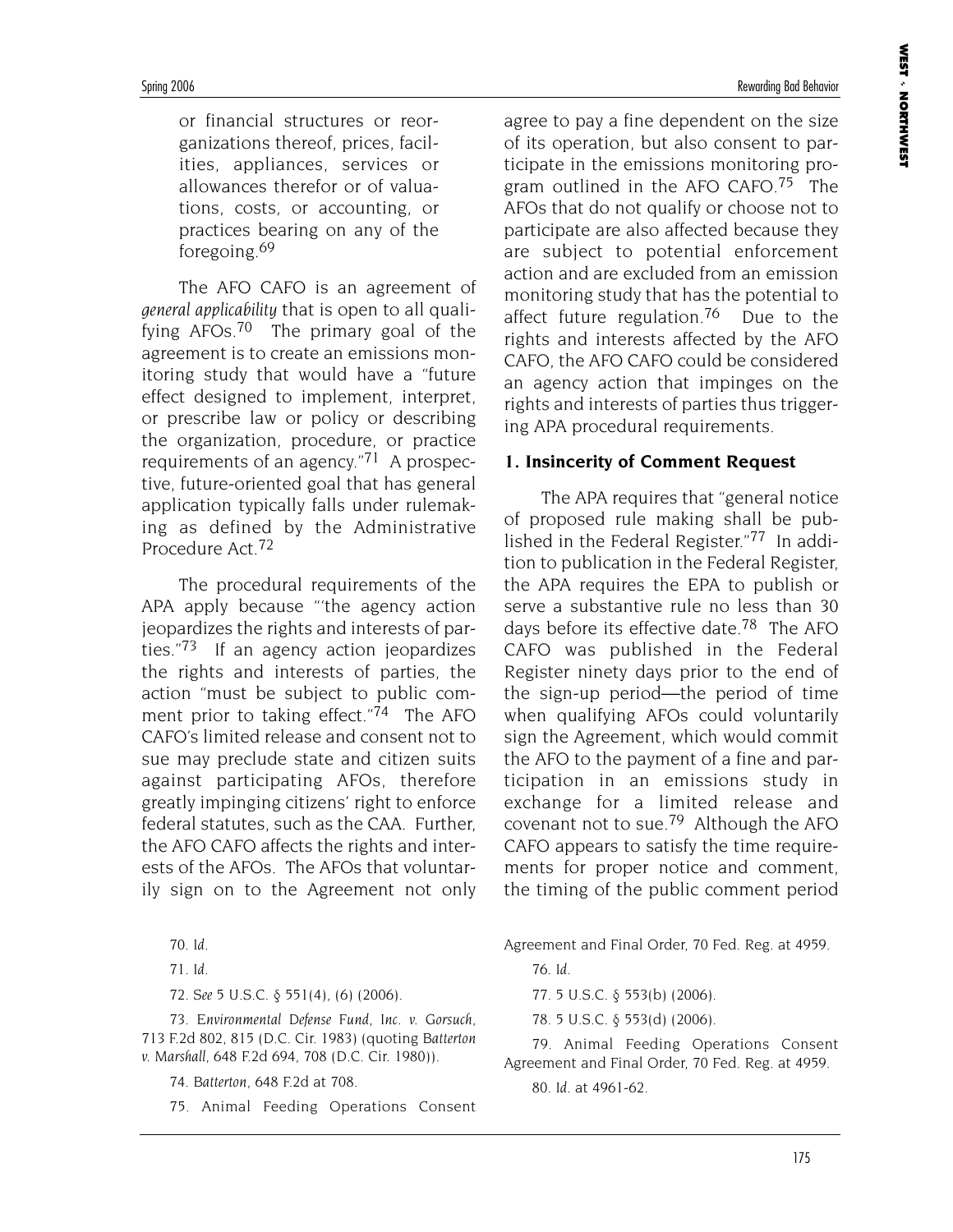and the industry sign-up period raises questions on the adequacy of EPA's publication of the AFO CAFO.

The timing of the comment period and the sign-up period throws into question the sincerity of EPA's request and concern for public comment. The AFO CAFO's comment and sign-up periods ran concurrently.80 This timing allowed AFOs to sign on to the Agreement as published before EPA had the chance to review any comments. This implies that any comments received would not significantly alter the final agreement. Unsurprisingly, after the comment period closed, EPA announced that after reviewing over 650 comments from industry, states, environmental groups, and local citizen groups, it determined that no change was needed in the AFO CAFO.81

## **B. Substantive Concerns – Misuse of EPA's Power**

#### **1. Delegation of an EPA Investigation to an Industry Cooperative: Allowing the Fox to Guard the Henhouse**

In addition to the procedural concerns surrounding the AFO CAFO, the organizational structure of the AFO CAFO's emissions monitoring program illustrates EPA's failure to participate actively in the enforcement and regulation of participating AFOs. After the initial agreement between EPA and the participating AFOs, the Agreement states that the "participating AFOs will set up an

81. U.S. ENVIRONMENTAL PROTECTION AGENCY, *Response to Public Comments on the Animal Feeding Operation Air Agreement*, *available at* http://www.epa.gov/compliance/resources/agreements/caa/cafo-agr-response-com.html (last visited Apr. 11, 2006).

82. Animal Feeding Operations Consent Agreement and Final Order, 70 Fed. Reg. at 4960.

umbrella nonprofit entity . . . to handle the funds contributed by the individual participating facilities."82 The industryestablished nonprofit would then, without the collaboration of EPA, "subcontract to a Science Advisor and independent monitoring contractor to run the nationwide monitoring study."83 The industry-selected Science Advisor and independent monitoring contractor are responsible for creating a plan for the monitoring study and compiling a list of recommended candidate facilities to be monitored.<sup>84</sup> Although the plans and list of candidate facilities must be approved by EPA, the plan and sample group remain wholly industry selected.85

Operating pursuant to industry-created plans, the industry-selected AFOs would be studied by the industry-hired independent monitoring contractor who would oversee all monitoring using a fleet of mobile labs purchased by the industrycreated nonprofit organization.86 The EPA would only begin to investigate the situation after data is compiled and delivered to them by the industry entities established for the emissions monitoring study.87

Aside from establishing the organizational blueprints of the emissions monitoring study in the AFO CAFO, EPA contributes very little to the creation, operation, and maintenance of the emissions monitoring study.88 The organizational structure established by the AFO CAFO

83. *Id*. 84. *Id.* 85. *Id.* 86. *Id*. 87. *Id.* 88. *See generally id.* at 4960. 89. *Id.*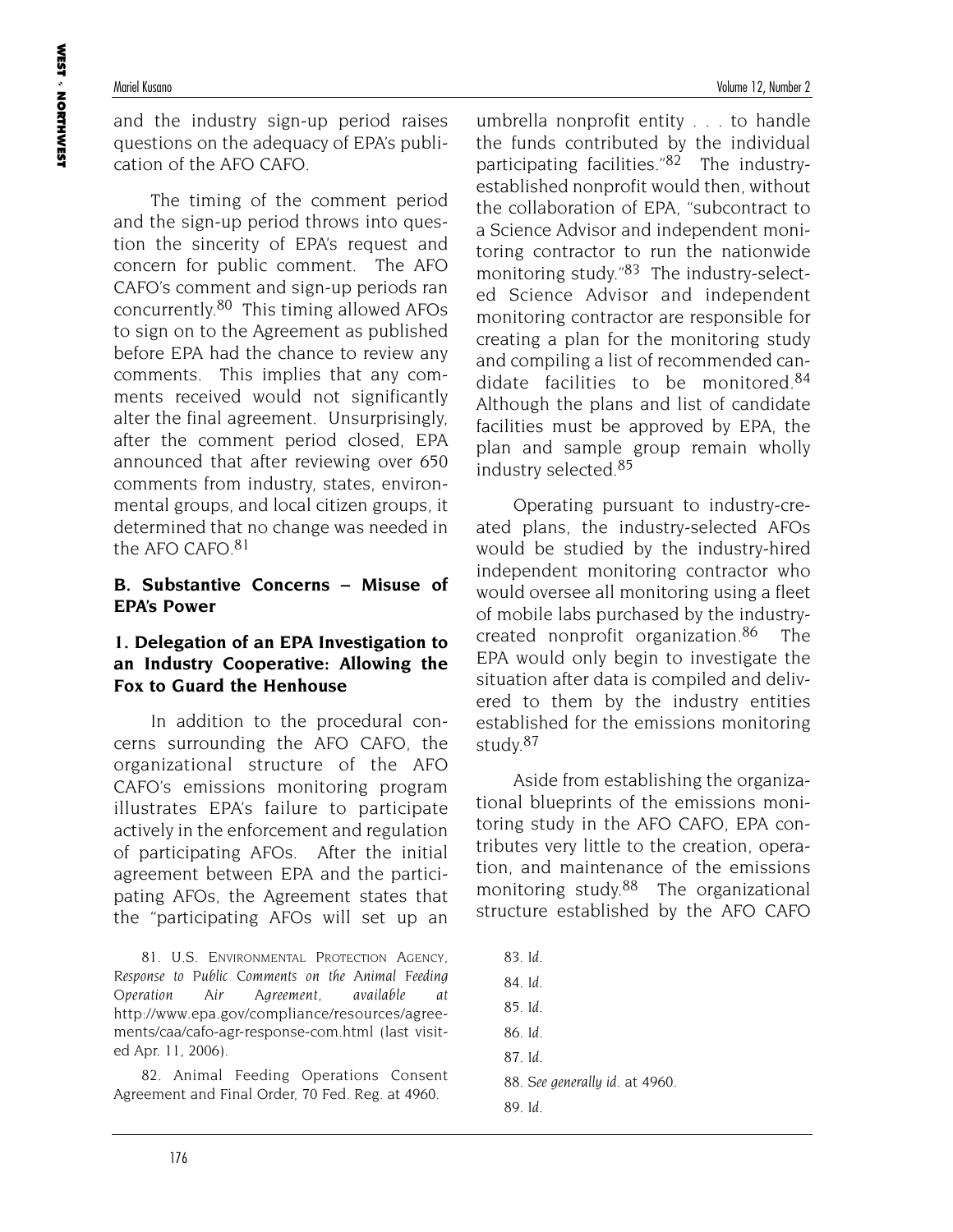appears to be a delegation of EPA's enforcement power to the very industry that the EPA is attempting to enforce. The livestock industry's control over all areas of the emissions study, which is intended to establish stricter and more reliable emission standards, raises doubts about the likelihood that the AFO CAFO process will result in an accurate scientific study. This is especially true when negative results promote the tester's self-interest.

#### **2. Delay in Actual Enforcement Until 2009**

Regardless of accusations that the AFO CAFO will lead to ineffective monitoring due to self-regulation, the AFO CAFO should be considered an ineffective enforcement order because actual EPA enforcement will not commence until at least 2009.89 The AFO CAFO was published in the Federal Register on January 31, 2005, with a sign up period of 90 days post-publication.90 Due to the large number of comment letters received after the publication in the Federal Register, the sign up period was extended on multiple occasions.91 Given the initial expectation of a May 1, 2005, sign-up deadline, the EPA predicted that "monitoring [would] begin in 2005 and continue for 2 years," which would be the "minimum time needed because emissions from AFOs can vary greatly over the course of a year and may vary significantly from year to year."92

90. *Id.* at 4958.

91. Animal Feeding Operations Consent Agreement and Final Order, Supplemental Notice, 70 Fed. Reg. 40,016-01 (July 12, 2005).

92. Animal Feeding Operations Consent Agreement and Final Order, 70 Fed. Reg. at 4960.

93. *Id.*

94. *Id.*

Following the two-year study period, the EPA estimated that methodologies for estimating annual emissions from AFOs would be published on its website on a rolling basis "within 18 months after the conclusion of the nationwide emissions monitoring study."<sup>93</sup> The timeline provided in the AFO CAFO projects a completion date to be, at best, in 2009.

Even with a liberal reading, the AFO CAFO establishes a methodology that would create immunity from enforcement suits by the EPA and possibly by states and concerned citizens for a period of four to five years.<sup>94</sup> The limited release and consent not to sue means that the EPA is forgoing the enforcement of various federal environmental statutes for all participating AFOs across the country for nearly half a decade.<sup>95</sup> The AFO CAFO fails to establish any standards for enforcement and allows participating AFOs to violate federal environmental statutes with no recourse into the far distant future.

#### **V. Conclusion – Future Implications**

It is unclear how drastic an effect the AFO CAFO will have on the regulation of the livestock industry. The initial comment period closed on March 2, 2005,96 reopened on March 28, 2005, and finally closed on May 2,  $2005.<sup>97</sup>$  The sign-up period was extended twice and closed on July 29, 2005.98 On August 3, 2005, the

*95. Id.* at 4958.

96. *Id.*

97. Animal Feeding Operations Consent Agreement and Final Order, Supplemental Notice, 70 Fed. Reg. 16,266-01 (Mar. 30, 2005).

98. Animal Feeding Operations Consent Agreement and Final Order, Supplemental Notice, 70 Fed. Reg. at 40,016.